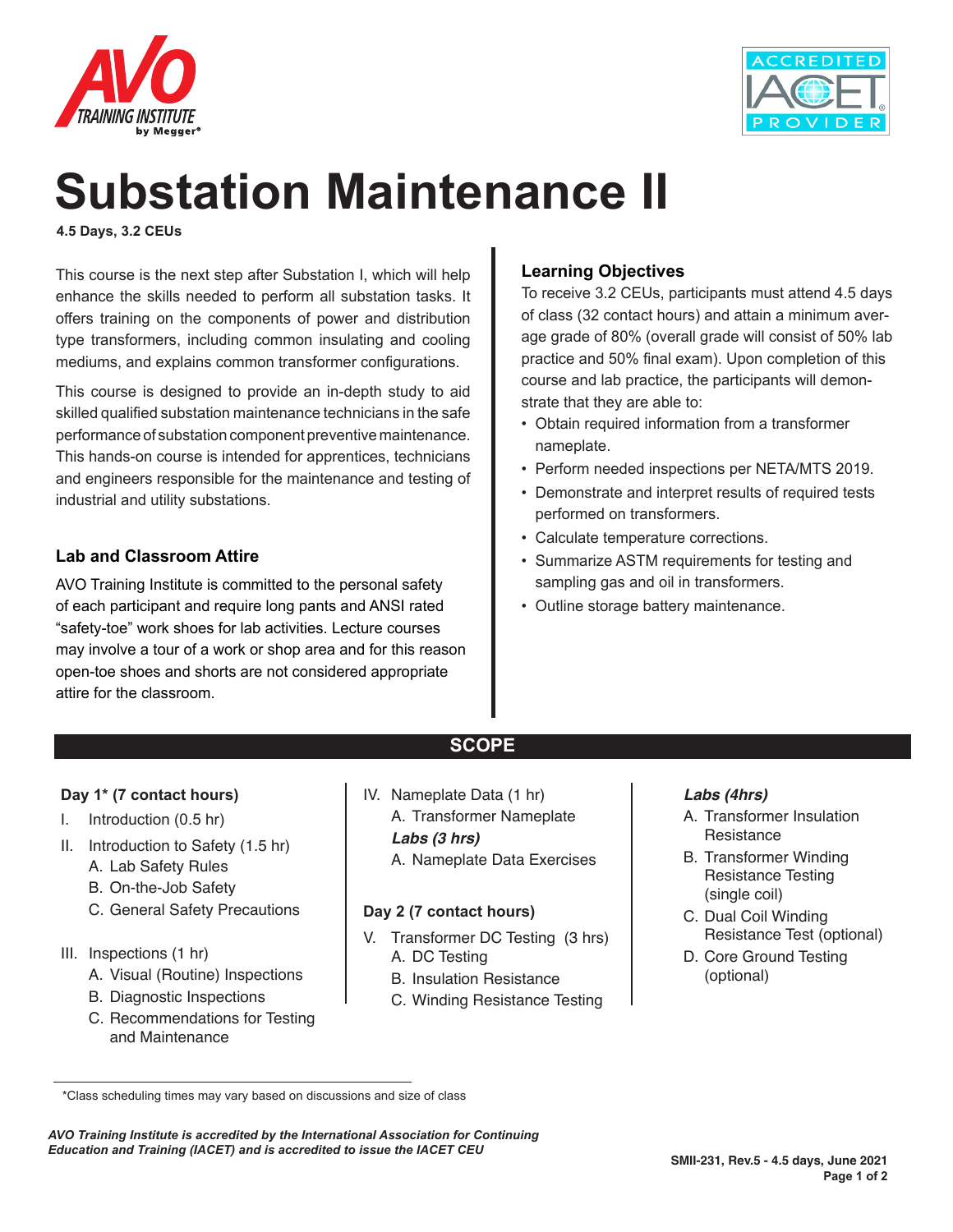# **Substation Maintenance II**

**4.5 Days, 3.2 CEUs**

# **SCOPE (cont'd)**

### **Day 3 (7 contact hours)**

- VI. Transformer AC Testing (3 hrs) A. AC Testing
	- B. Power Factor Testing
	- C. Transformer Bushing Test
	- D. Core Excitation Current Testing
	- E. Turns Ratio Testing

#### *Labs (4 hrs)*

- A. Transformer Turns Ratio **Testing**
- B. Transformer Power Factor **Testing**
- C. Transformer Core Excitation **Testing**
- D. Bushing Testing
- E. Single Phase Turn Ratio Testing (optional)
- F. CT Multi-Tap Testing

## **Day 4 (7 contact hours)**

- VII. Transformer Oil Testing (2 hrs)
	- A. Insulating Liquids
	- B. Liquid Sampling
	- C. Sampling for Gas-In-Oil Analysis
	- D. Silicone Insulating Fluid
	- E. Dielectric Breakdown Voltage **Test**
	- F. Color Testing
- G. Visual Examination
- H. Neutralization Number Test
- I. Interfacial Tension Test
- J. Moisture Content Test
- K. Liquid Insulating Power Factor **Testing**

#### *Labs (optional)*

- A. Liquid Insulating Power Factor Testing (optional)
- B. Oil Dielectric Testing (optional)
- VIII.Transformer Gas Testing (2 hrs)
	- A. Gas Detection
	- B. Oxygen Testing
	- C. Combustible Gas Testing
	- D. Gas Analysis Interpretation
- IX.Storage Battery Maintenance (3 hrs)
	- A. Systems and Components
	- B. Applications
	- C. Battery Types
	- D. Battery In-Service Operation
	- E. Effects of Temperature and Duty Cycle on Battery Life
	- F. Battery Safety
	- G. Battery Inspections

#### **Day 5 (Half Day) (4 contact hours)**

- X. Conclusion
	- A. Review
	- B. Final Test